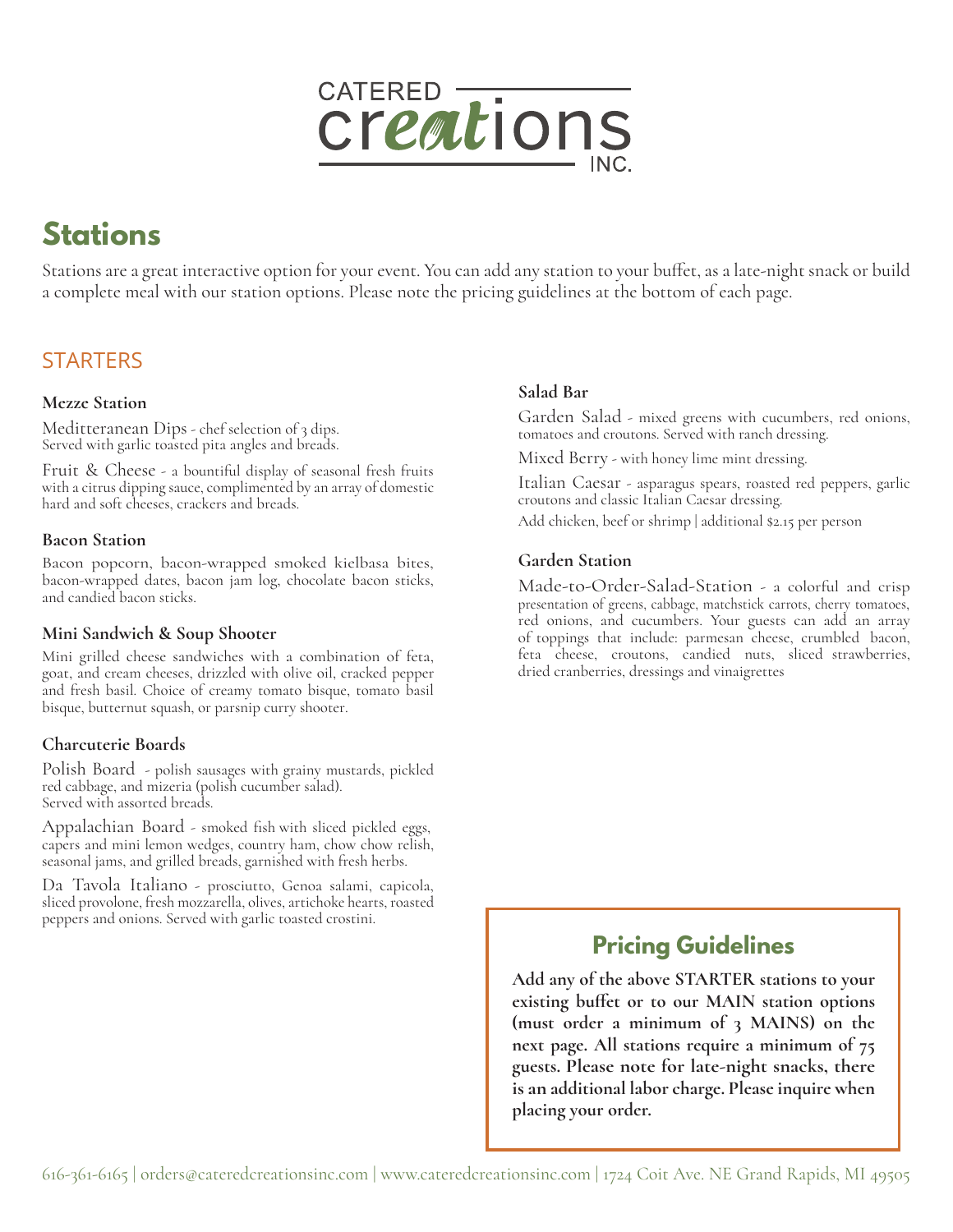

# MAINS

#### **Gourmet Mashed Potato Bar**

Choice of 2 - mashed sweet potatoes, Yukon gold potatoes, or mashed cauliflower. Served with an assortment of toppings including: gravy, parmesan cheese, crumbled bacon, sour cream, butter, shredded cheddar, green onions, roasted pecans, brown sugar, cinnamon butter and marshmallow cream sauce

#### **Pasta Station**

Your choice of 2 sauces, 2 pastas and 3 toppings. Served with garlic bread and parmesan cheese

Sauces- basil pesto cream, alfredo, hearty red meat sauce, vodka sauce, or pesto sauce

Pastas - bow-tie, penne, or cavatappi

Toppings - garlic sautéed mushrooms, pine nuts, Italian marinated chicken strips, tomatoes in herbed olive oil, roasted red peppers, oven roasted veggies, or Italian sausage

#### **Southwest Stations**

All served with a Mexican Caesar salad – greens with a mixture of queso fresco, roasted pumpkin seeds, corn and black beans topped with tortilla strips and a cilantro Caesar dressing

Chili Station - hearty beef chili and white chicken chili served with crackers, shredded cheese, jalapenos, diced onions, sour cream and salsa

Fajitas Station - Choice of 1 protein - sautéed seasoned beef, pork or chicken served with tortillas, sauteed peppers and onions, shredded cheese, sour cream and salsa

Taco Station - Choice of 1 protein - seasoned beef, chicken, sweet potatoes or fish served in a soft taco shell. Toppings include shredded lettuce, cheese, two flavos of Cholula®, pico de gallo, cilantro, fresh salsa and sour cream.

#### **South in Your Mouth Station**

Choice of shrimp with grits or jambalaya. Served with collard greens, and fried green tomatoes

#### **Slider Station**

Choice of 2 - Pulled pork, sloppy joes, meatball parmigiana, spicy pulled chicken, turkey burger or Beyond burger on mini pretzel buns. Served with kettle chips and dip.

#### **Mac and Cheese Station | \$7.00 per person**

Your guests can add their choice of toppings including: cheddar cheese, green onions, peas, crumbled bacon, Parmesan, jalapenos, fontina and gorgonzola cheeses. Served with our famous cornbread with honey butter

Add On Options: chicken, shrimp or pulled pork

# **Grill Station**

Marinated Beef & Chicken - beef and chicken, marinated, grilled and cut on bias

Seasonal Fresh Vegetables – doused with olive oil, cracked black pepper and kosher salt, then fire-roasted

#### **Carvery Station**

Filet of Tenderloin - with whipped horseradish

Roast Turkey - with cranberry orange chutney

# **Pricing Guidelines**

**Add any of the above stations to your existing buffet OR choose a minimum of 3 of the main stations to create your own innovative station event. All stations require a minimum of 75 guests. Please note for late-night snacks, there is an additional labor charge. Please inquire when placing your order.**